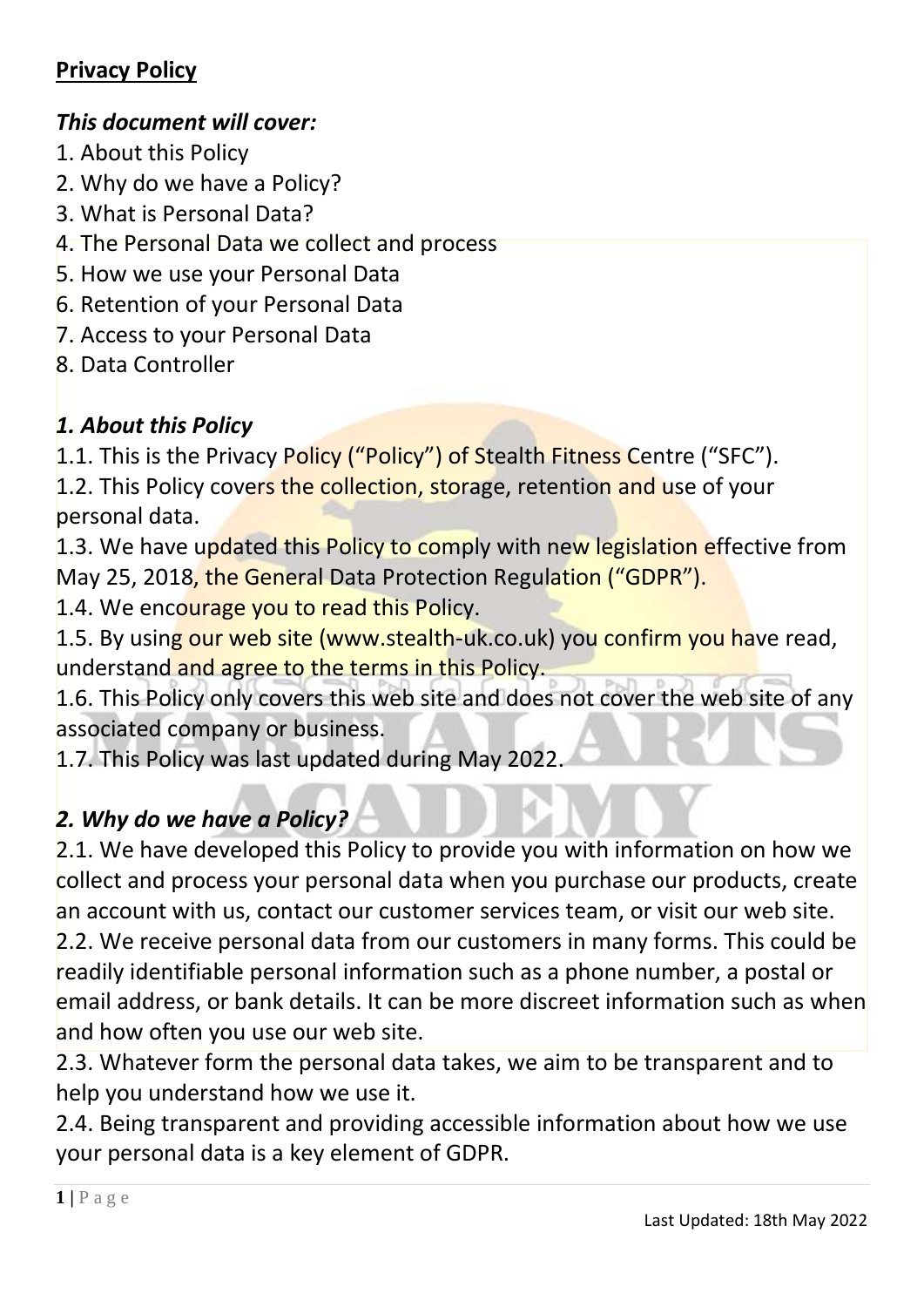#### **3. What is Personal Data?**

3.1. The GDPR defines personal data as:

"any information relating to an identified or identifiable natural person" 3.2. A natural person is defined in the GDPR as a person:

"who can be identified, directly or indirectly, in particular by reference to an identifier such as a name, an identification number, location data, an online identifier or to one or more factors specific to the physical, physiological, genetic, mental, economic, cultural or social identity of that natural person." 3.3. A natural person means an individual, such as you, rather than a limited

company, partnership or business

3.4. Although you may be providing us with information as part of your employment, or running your business, if that information, separately or together with other information we hold, means you could be identified as an individual, that information will still be considered personal data for the purposes of GDPR.

3.5. The GDPR does not only apply to information stored electronically but applies equally to manual paper-based filing systems where personal data is accessible according to specific criteria.

3.6. Personal Data would obviously include personal details such as your name and address from which you could be easily identified. It could also include your telephone number, date of birth, email address, the IP address for your computer as well as all the information connected to any customer account you have with SFC.

#### *4. The Personal Data we collect and process*

4.1. We have set out in the Schedule to this Policy details of when we collect data, the data we collect and the justification we have for processing it.

#### *5. How we use your Personal Data*

- 5.1. We will only ever use your Personal Data;
- 5.1.1. in a manner to which you have expressly consented;
- 5.1.2. to fulfil any contract with you; or
- 5.1.3. for the supply of goods; or
- 5.1.4. where another legitimate business interest exists.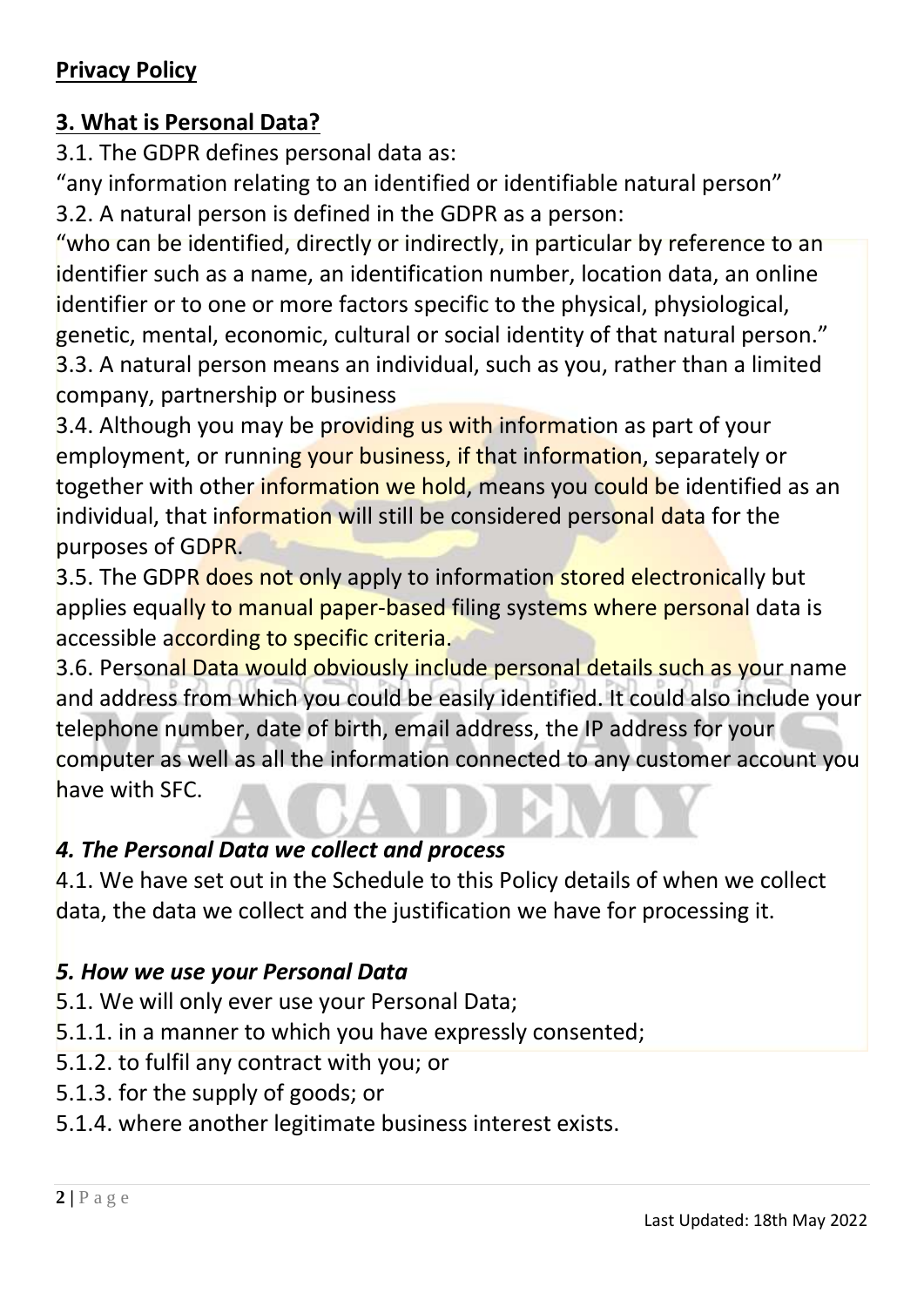5.2. We never share your personal data with any third party and will only use the Personal Data you give us to:

(i) set up and manage your account

- (ii) help us identify who you are
- (iii) supply you with the goods you have asked us to supply
- (iv) collect payments
- (v) analyse your account history
- (vi) deal with any complaints
- (vii) contact you in the event of a product recall
- (viii) improve our service to you which will include sending you emails relating to promotions and competitions

(ix) to provide you with marketing information where you have indicated to us you wish to receive these communications

- (x) train our staff and monitor our services
- (xi) for general business purposes such as carrying out internal reporting,

profiling, modelling and analysis, market research, producing statistics,

diagnosing problems, testing systems to help improve the way we provide our services and goods.

 $L$ 

### *6. Retention of Your Personal Data*

6.1. The Personal Data we collect is the minimum we require to enable us to perform our contract with you.

6.2. We collect this data, not only to enable us to process and deliver your order efficiently and to provide after sales service but also to enable us to contact you in the unlikely event we need to recall any products.

6.3. Whenever we collect or process your personal data, we will only keep it for as long as necessary for the purpose for which it was collected. At the end of that retention period, your data will either be deleted completely or anonymised, for example by aggregation with other data so that it can be used in a non-identifiable way for statistical analysis and business planning.

### *7. Access to Your Personal Data*

- 7.1. Under the GDPR you have the right to:
- 7.1.1. obtain confirmation whether SFC is processing your Personal Data;
- 7.1.2. Access any Personal Data SFC holds